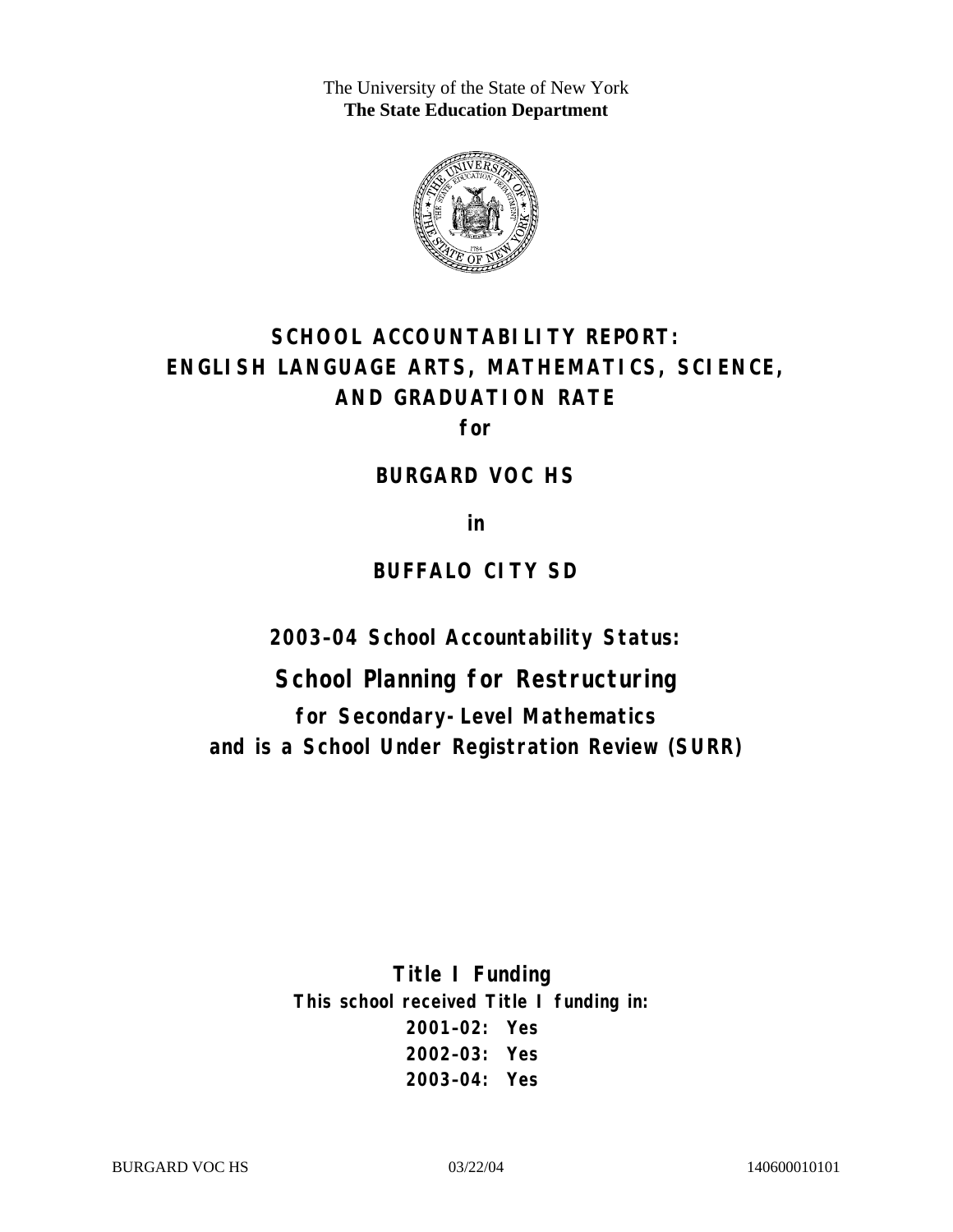### **District/School Accountability Status Categories**

The list below defines the district or school status categories under New York State's district and school accountability system, which is divided into a Federal Title I component and a State component. A district or school that does not receive Title I funding in a school year does not have a federal status in that year. Schools receiving Title I funds that are not in good standing must provide school choice for their students; those in need of improvement year 2 and beyond must also provide Supplemental Education Services to eligible students. Other consequences for districts and schools not in good standing can be found at: www.emsc.nysed.gov/deputy/nclb/accountability/siinfo.htm. To be removed from any improvement status, a district or school must make Adequate Yearly Progress (AYP) for two consecutive years, or in the case of a School Under Registration Review, achieve the performance targets established for the school by the Commissioner.

**District/School in Good Standing:** A district or school is considered to be in good standing if it has not been identified as a District or School in Need of Improvement, Requiring Corrective Action, Planning for Restructuring, or Requiring Academic Progress, or as a School Under Registration Review.

**District/School Requiring Academic Progress:** Under the State component of New York's accountability system, a district or school that did not make AYP in the same grade and subject for two consecutive years is considered a School Requiring Academic Progress (Year 1) the following year. In each succeeding year that the school fails to make AYP, the year designation is incremented by one.

**District/School in Need of Improvement (Year 1):** A district or school that has not made AYP for two consecutive years in the same grade or subject while receiving Title I funds is considered a District/School in Need of Improvement (Year 1) the following year.

**District/School in Need of Improvement (Year 2):** A District or School in Need of Improvement (Year 1) that does not make AYP in the grade or subject for which it was identified while receiving Title I funds is considered a District or School in Need of Improvement (Year 2) the following year.

**District/School Requiring Corrective Action:** A District or School in Need of Improvement (Year 2) that does not make AYP in the grade or subject for which it was identified while receiving Title I funds is considered a District or School Requiring Corrective Action the following year.

**District/School Planning for Restructuring:** A District or School Requiring Corrective Action that does not make AYP in the grade or subject for which it was identified while receiving Title I funds is considered a District or School Planning for Restructuring the following year.

**School Under Registration Review (SURR):** Schools that are farthest from the State standard and have been determined by the Commissioner to be most in need of improvement are Schools Under Registration Review. These schools must achieve performance targets specified by the Commissioner of Education in their area(s) of identification within a prescribed timeframe or risk having their registration revoked by the Board of Regents.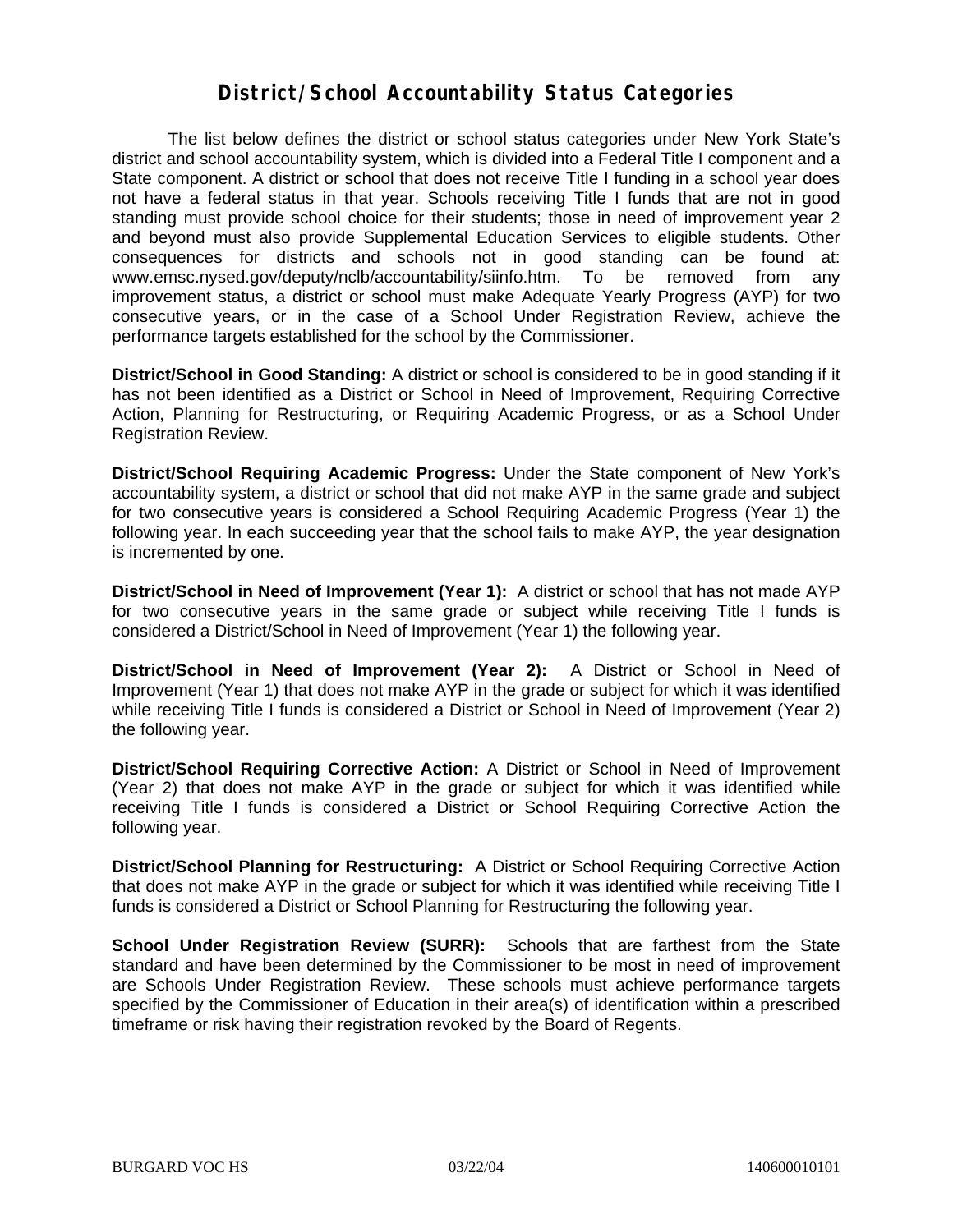# **Secondary-Level English Language Arts**

Definitions of terms, such as Performance Index and Effective Annual Measurable Objective (AMO), are in the glossary, which is the last page of this report.

#### **For a school to make Adequate Yearly Progress (AYP) in 2002–03, every accountability group must make AYP.**

**For an accountability group to make AYP in 2002–03,** it must meet its Effective AMO *or* make safe harbor (*2002–03 Performance* and *Standards*). To meet the Effective AMO, the Performance Index for each group with 30 or more cohort members must equal or exceed the Effective AMO. To make safe harbor, the Performance Index of each of these groups must equal or exceed its ELA safe harbor target *and* the group must meet the graduation-rate qualification for safe harbor. (See the graduation-rate page of this report for further information on meeting the graduation-rate qualification for safe harbor.)

*ELA Safe Harbor Targets:* The secondary-level 2002–03 ELA Safe Harbor Target is calculated by using the following equation: 2001–02 PI + (200 – the 2001–02 PI) <sup>×</sup> 0.10. The 2003–04 ELA Safe Harbor Target is calculated by using the following equation: 2002–03 PI + (200 – the 2002–03 PI)  $\times$  0.10. The 2003–04 target is provided for groups whose PI was below the Effective AMO in 2002–03.

|                                   | 2002-03 Performance*                                        |                      | 2002-03 Standards |                                     |                                                                       | <b>Made</b>                            | 2003-04                             |
|-----------------------------------|-------------------------------------------------------------|----------------------|-------------------|-------------------------------------|-----------------------------------------------------------------------|----------------------------------------|-------------------------------------|
| <b>Accountability Group</b>       | Count of 1999<br>Accountability<br>Cohort<br><b>Members</b> | Performance<br>Index | Effective<br>AMO  | <b>ELA Safe</b><br>Harbor<br>Target | Met the<br><b>Graduation-Rate</b><br>Qualification for<br>Safe Harbor | AYP in<br><b>ELA</b> in<br>$2002 - 03$ | <b>ELA Safe</b><br>Harbor<br>Target |
| All Students                      | 56                                                          | 96                   | 129               | 129                                 | No.                                                                   | <b>No</b>                              | 106                                 |
| <b>Students with Disabilities</b> | 6                                                           |                      |                   |                                     |                                                                       |                                        |                                     |
| American Indian/Alaskan Native    |                                                             |                      |                   |                                     |                                                                       |                                        |                                     |
| <b>Black</b>                      | 40                                                          | 98                   | 127               | 127                                 | No                                                                    | <b>No</b>                              | 108                                 |
| Hispanic                          | $\overline{2}$                                              |                      |                   |                                     |                                                                       |                                        |                                     |
| Asian or Pacific Islander         |                                                             |                      |                   |                                     |                                                                       |                                        |                                     |
| White                             | 13                                                          |                      |                   |                                     |                                                                       |                                        |                                     |
| Limited English Proficient        | 2                                                           |                      |                   |                                     |                                                                       |                                        |                                     |
| Economically Disadvantaged        | 38                                                          | 103                  | 126               | 126                                 | Yes                                                                   | <b>No</b>                              | 113                                 |
| <b>Final AYP Determination</b>    |                                                             |                      |                   |                                     |                                                                       | No                                     |                                     |

\*For schools with fewer than thirty 1999 accountability cohort members, 1998 and 1999 cohort data were combined to determine counts and PIs.

\*\*Groups with a "\*\*" are not required to meet the graduation-rate qualification for safe harbor, because fewer than 30 members in the 1998 graduation-rate cohort were in those groups.

**State accountability status in secondary-level English language arts: School Requiring Academic Progress Year 1** 

Title I accountability status in secondary-level English language arts: School In Need of Improvement Year 1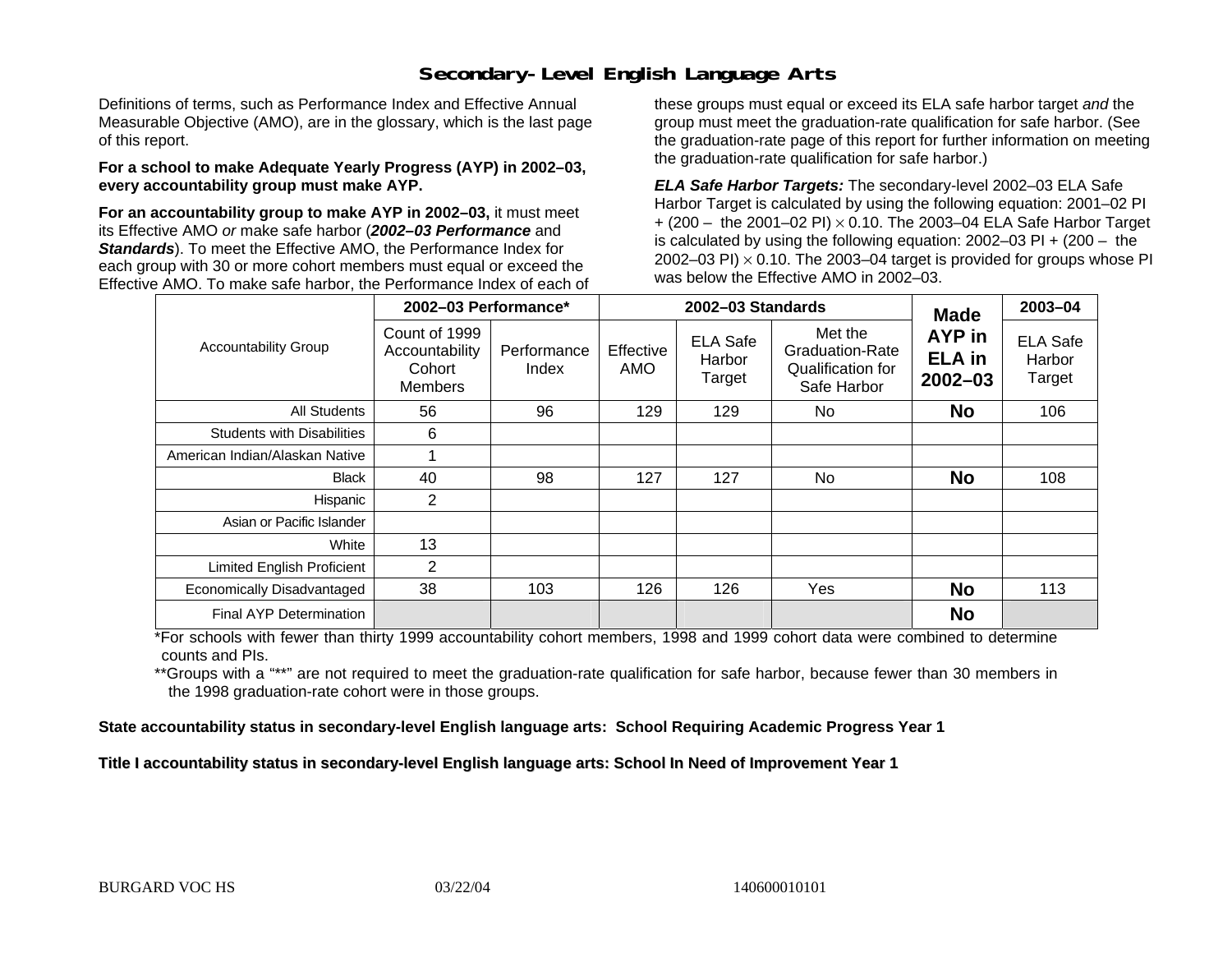# **Secondary-Level Mathematics**

Definitions of terms, such as Performance Index and Effective Annual Measurable Objective (AMO), are in the glossary, which is the last page of this report.

#### **For a school to make Adequate Yearly Progress (AYP) in 2002–03, every accountability group must make AYP.**

**For an accountability group to make AYP in 2002–03,** it must meet its Effective AMO *or* make safe harbor (*2002–03 Performance* and *Standards*). To meet the Effective AMO, the Performance Index for each group with 30 or more cohort members must equal or exceed the Effective AMO. To make safe harbor, the Performance Index of each of these groups must equal or exceed its math safe harbor target *and* the group must meet the graduation-rate qualification for safe harbor. (See the graduation-rate page of this report for further information on meeting the graduation-rate qualification for safe harbor.)

*Math Safe Harbor Targets:* The secondary-level 2002–03 Math Safe Harbor Target is calculated by using the following equation: 2001–02 PI + (200 – the 2001–02 PI) × 0.10. The 2003–04 Math Safe Harbor Target is calculated by using the following equation: 2002–03 PI + (200  $-$  the 2002–03 PI)  $\times$  0.10. The 2003–04 target is provided for groups whose PI was below the Effective AMO in 2002–03.

|                                   | 2002-03 Performance*                                 |                      | 2002-03 Standards |                               |                                                                       | <b>Made</b>                      | 2003-04                       |
|-----------------------------------|------------------------------------------------------|----------------------|-------------------|-------------------------------|-----------------------------------------------------------------------|----------------------------------|-------------------------------|
| <b>Accountability Group</b>       | Count of 1999<br>Accountability<br>Cohort<br>Members | Performance<br>Index | Effective<br>AMO  | Math Safe<br>Harbor<br>Target | Met the<br><b>Graduation-Rate</b><br>Qualification for<br>Safe Harbor | AYP in<br>Math in<br>$2002 - 03$ | Math Safe<br>Harbor<br>Target |
| All Students                      | 56                                                   | 38                   | 119               | 82                            | No.                                                                   | <b>No</b>                        | 54                            |
| <b>Students with Disabilities</b> | 6                                                    |                      |                   |                               |                                                                       |                                  |                               |
| American Indian/Alaskan Native    |                                                      |                      |                   |                               |                                                                       |                                  |                               |
| <b>Black</b>                      | 40                                                   | 40                   | 117               | 75                            | No                                                                    | <b>No</b>                        | 56                            |
| Hispanic                          | $\overline{2}$                                       |                      |                   |                               |                                                                       |                                  |                               |
| Asian or Pacific Islander         |                                                      |                      |                   |                               |                                                                       |                                  |                               |
| White                             | 13                                                   |                      |                   |                               |                                                                       |                                  |                               |
| Limited English Proficient        | 2                                                    |                      |                   |                               |                                                                       |                                  |                               |
| Economically Disadvantaged        | 38                                                   | 37                   | 116               | 88                            | Yes                                                                   | <b>No</b>                        | 53                            |
| Final AYP Determination           |                                                      |                      |                   |                               |                                                                       | <b>No</b>                        |                               |

\*For schools with fewer than thirty 1999 accountability cohort members, 1998 and 1999 cohort data were combined to determine counts and PIs.

\*\*Groups with a "\*\*" are not required to meet the graduation-rate qualification for safe harbor, because fewer than 30 members in the 1998 graduation-rate cohort were in those groups.

**State accountability status in secondary-level mathematics: School Requiring Academic Progress Year 4** 

Title I accountability status in secondary-level mathematics: School Planning for Restructuring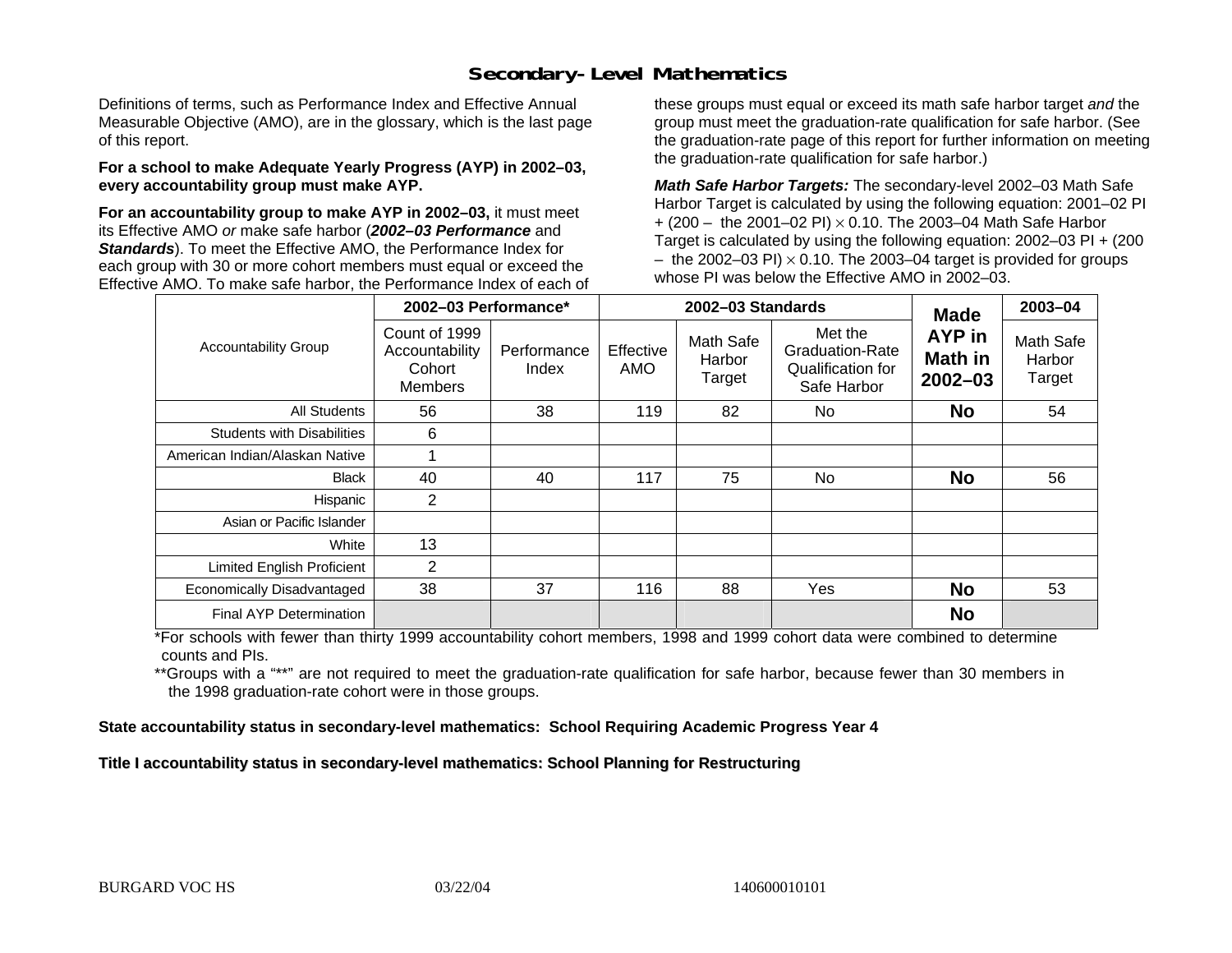# **Graduation Rate**

Definitions of terms, such as Progress Target and Adequate Yearly Progress (AYP), are in the glossary, which is the last page of this report.

*Made AYP in Graduation Rate in 2002–03:* For a school to make AYP in graduation rate, the Percent Earning a Local Diploma by August 31, 2002 for the "All Students" group must equal or exceed the Graduation-Rate Standard or the Graduation-Rate Progress Target.

*Qualification for Safe Harbor in Secondary-Level ELA and Math:* For an accountability group to be considered Qualified for Safe Harbor in Secondary-Level ELA and Math, the Percent Earning a Local Diploma

by August 31, 2002 must equal or exceed the Graduation-Rate Standard or the Graduation-Rate Progress Target for that group.

*Graduation-Rate Progress Targets:* The 2002–03 Graduation-Rate Progress Target is calculated by adding one point to the Percent Earning a Local Diploma by June 30, 2002. The 2003–04 Graduation-Rate Target is calculated by adding one point to the Percent Earning a Local Diploma by August 31, 2002. This target is provided for each group whose Percent Earning a Local Diploma by August 31, 2002 is below the Graduation-Rate Standard in 2002–03. Groups with fewer than 30 cohort members are not subject to this criterion.

|                                   | 2002-03 Performance                                              |                                                          | 2002-03 Standards               |                                           |                                                                                    | $2002 - 03$                                                               | 2003-04                                   |
|-----------------------------------|------------------------------------------------------------------|----------------------------------------------------------|---------------------------------|-------------------------------------------|------------------------------------------------------------------------------------|---------------------------------------------------------------------------|-------------------------------------------|
| <b>Accountability Group</b>       | Count of<br>1998<br>Graduation-<br>Rate Cohort<br><b>Members</b> | Percent Earning a<br>Local Diploma by<br>August 31, 2002 | Graduation-<br>Rate<br>Standard | Graduation-<br>Rate<br>Progress<br>Target | <b>Made AYP</b><br><u>in</u><br><b>Graduation</b><br><b>Rate in</b><br>$2002 - 03$ | Qualified<br>for Safe<br>Harbor in<br>Secondary-<br>Level ELA<br>and Math | Graduation-<br>Rate<br>Progress<br>Target |
| All Students                      | 71                                                               | 54                                                       | 55                              | 55                                        | <b>No</b>                                                                          | No.                                                                       | 55                                        |
| <b>Students with Disabilities</b> | 11                                                               |                                                          |                                 |                                           |                                                                                    |                                                                           |                                           |
| American Indian/Alaskan Native    |                                                                  |                                                          |                                 |                                           |                                                                                    |                                                                           |                                           |
| <b>Black</b>                      | 50                                                               | 48                                                       | 55                              | 54                                        |                                                                                    | No.                                                                       | 49                                        |
| Hispanic                          | 4                                                                |                                                          |                                 |                                           |                                                                                    |                                                                           |                                           |
| Asian or Pacific Islander         |                                                                  |                                                          |                                 |                                           |                                                                                    |                                                                           |                                           |
| White                             | 16                                                               |                                                          |                                 |                                           |                                                                                    |                                                                           |                                           |
| Limited English Proficient        | $\overline{2}$                                                   |                                                          |                                 |                                           |                                                                                    |                                                                           |                                           |
| Economically Disadvantaged        | 45                                                               | 78                                                       | 55                              |                                           |                                                                                    | Yes                                                                       |                                           |
| <b>Final AYP Determination</b>    |                                                                  |                                                          |                                 |                                           | <b>No</b>                                                                          |                                                                           |                                           |

#### **State accountability status for graduation rate: School in Good Standing**

Title I accountability status for graduation rate: School in Good Standing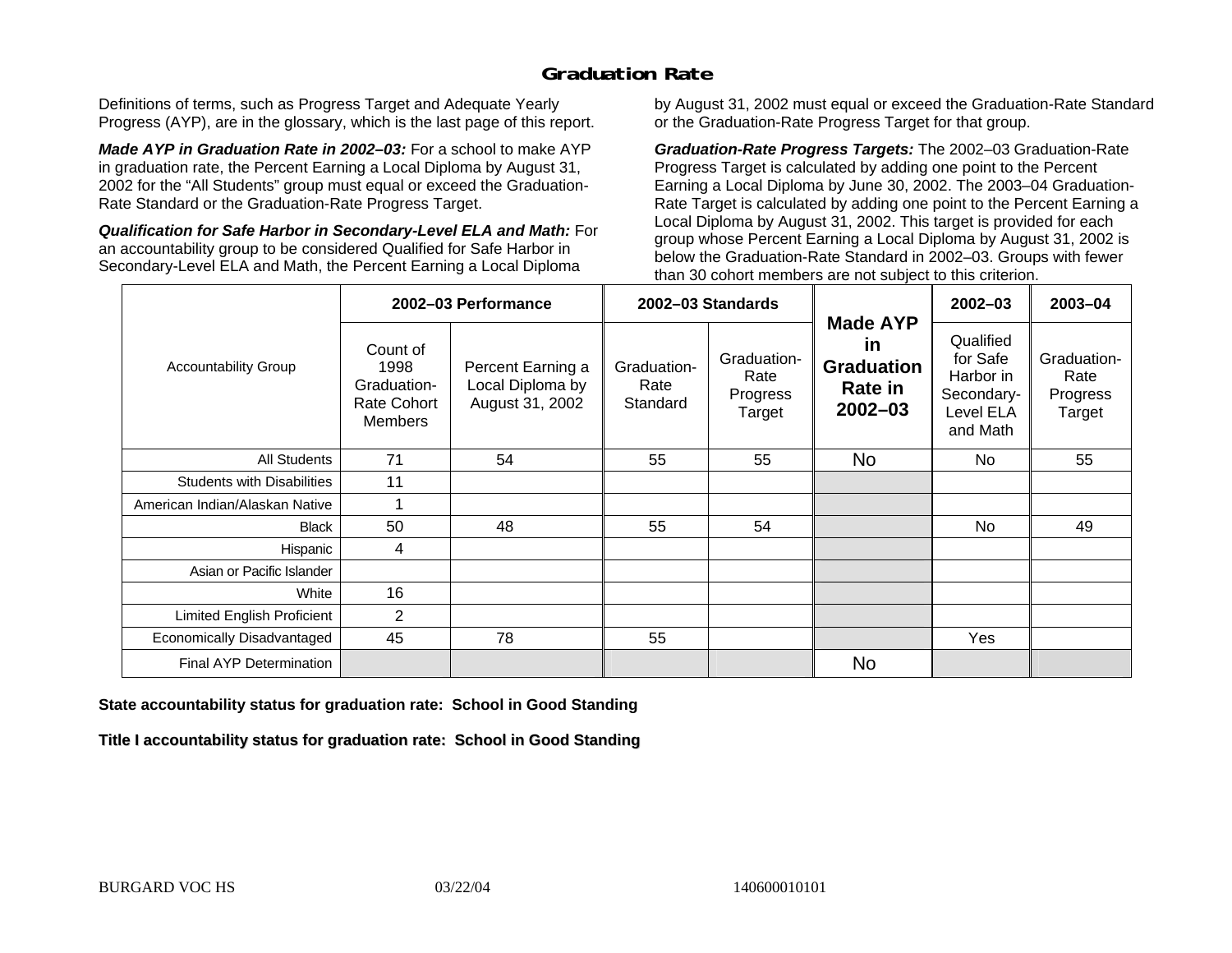#### **Glossary**

**Accountability Cohort: Accountability Cohort:** The 1999 school accountability cohort consists of all students who first entered grade 9 in the fall of 1999, and all ungraded students with disabilities who reached their seventeenth birthday in the 1999–2000 school year, who were enrolled on October 3, 2001. Certain students with severe disabilities, new immigrants, and students who transfer to programs leading to a high school diploma or high school equivalency diploma were not included in the 1999 school accountability cohort. The 1999 district accountability cohort consists of all students in each school accountability cohort plus students who transferred within the district after BEDS day *plus* students who were placed outside the district by the CSE or district administrators and who met the other requirements for cohort membership. Cohort is defined in Section 100.2 (p) (8) of the Commissioner's Regulations.

**Adequate Yearly Progress (AYP):** Adequate Yearly Progress (AYP) indicates satisfactory progress by a district/school toward the goal of proficiency for all students.

**Annual Measurable Objective (AMO):** The Annual Measurable Objective (AMO) signifies that an accountability group is making satisfactory progress toward the goal that 100 percent of students will be proficient in the State's learning standards for English language arts and mathematics by 2013–14. The AMO will be increased in regular increments beginning in 2004–05 until it reaches 200 in 2013–14. (See Effective AMO for further information.)

**Continuously Enrolled Students:** Students enrolled in the school on BEDS day (usually the first Wednesday in October) of the school year and until the day of testing.

**Effective Annual Measurable Objective (Effective AMO):** The Effective Annual Measurable Objective (Effective AMO) is the PI value that each accountability group within a school or district is expected to achieve to make AYP. The Effective AMO is the lowest PI that an accountability group of a given size can achieve in a subject for the group's PI not to be considered significantly different from the AMO for that subject. If an accountability group's PI equals or exceeds the Effective AMO, it is considered to have made AYP. A more complete definition of Effective AMO and a table showing the PI values that each group size must equal or exceed to make AYP are available at www.emsc.nysed.gov/irts.

**Graduation-Rate Cohort:** Graduation-rate cohort for each year includes all students in the accountability cohort in the previous year plus all students excluded from that accountability cohort solely because they transferred to a general education development (GED) program.

**Graduation-Rate Standard:** The criterion value that represents a minimally satisfactory percentage of cohort members earning a local diploma. The State Graduation-Rate Standard is 55 percent. The Commissioner may raise the Graduation-Rate Standard at his discretion in future years.

**Performance Index (PI):** A Performance Index is a value from 0 to 200 that is assigned to an accountability group, indicating how that group performed on a required State test (or approved alternative) in English language arts, mathematics, or science. Student scores on the tests are converted to four achievement levels, from Level 1 (indicating no proficiency) to Level 4 (indicating advanced proficiency). *At the elementary and middle levels, the PI is calculated using the following equation: (Count of Continuously Enrolled Tested Students Performing at Levels 2, 3, and 4 + the Count at Levels 3 and 4) + Count of All Continuously Enrolled Tested Students. At the secondary level, the PI is calculated using the following equation: (Count of Cohort Members Performing at Levels 2, 3, and 4 + the Count at Levels 3 and 4) + Count of All Cohort Members.* A list of tests used to measure student performance for accountability is available at www.emsc.nysed.gov/irts.

**Progress Target:** For accountability groups below the State Standard in science or graduation rate, the Progress Target is an alternative method for making AYP or qualifying for safe harbor in English language arts and mathematics based on improvement over the previous year's performance.

**Safe Harbor:** Safe Harbor provides an alternative means to demonstrate AYP for accountability groups that do not achieve their Effective AMOs in English or mathematics.

**Science Standard:** The criterion value that represents a minimally satisfactory performance in science. In 2002–03, the elementary-level Science Standard was 40 percent of tested students scoring at or above the State Designated Level. In 2003–04 and future years, with the introduction of the new science test, the elementary-level science standard is a PI of 100. In 2002–03 and future years, the middle-level Science Standard is a PI of 100. The Commissioner may raise the State Science Standard at his discretion in future years.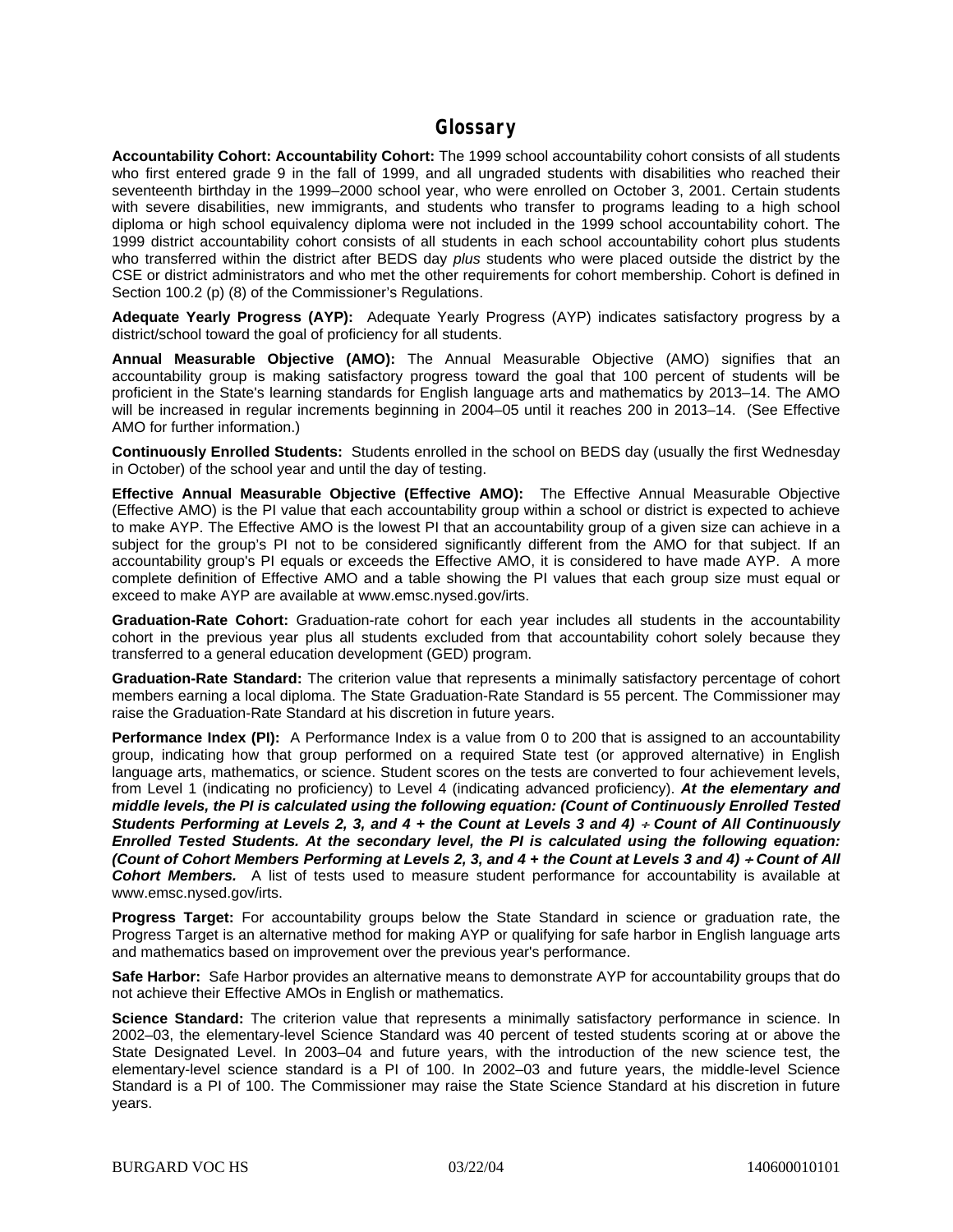#### **School Under Registration Review (SURR)**

This school is presently identified as a School Under Registration Review (SURR). Commissioner's Regulations require the Commissioner to annually place under Registration Review those schools that are determined to be farthest from State standards and most in need of improvement. The Commissioner establishes a timeline by which each SURR must meet performance targets in its area(s) of identification. A school that meets these targets may be removed from registration review, except that in the school's first year of identification the school must not only achieve its performance targets, but also meet all State standards in its area(s) of identification to be removed from registration review. The Commissioner may recommend that the Board of Regents revoke the registration of a school that does not perform satisfactorily. Revocation of registration will prevent the school from further operation as a public school. When circumstances warrant, the Commissioner may extend the time frame for a school to make the required progress.

When a school is identified for registration review, a team of experts visits the school and prepares a report. Each district develops a Corrective Action Plan and each school develops a Comprehensive Education Plan to address the recommendations contained in the report. Both the State Education Department and the local school district provide additional support and resources to assist the school to improve.

A school identified for SURR may also be identified as a School In Need of Improvement for failure to make Adequate Yearly Progress as required by the No Child Left Behind Act. In this case the SURR may also be required to offer school choice and/or supplemental educational services. The following charts display the school's performance on State English language arts and mathematics accountability criteria for the period from 2000-2001 to the end of the target timeline, including the year for which the school was identified, the subsequent history of measured performance, and the minimum and target levels established for the school.

#### **English Language Arts Performance**

| High School ELA Measured by the Annual Cohort                                                           |           |           |           |           |           |  |
|---------------------------------------------------------------------------------------------------------|-----------|-----------|-----------|-----------|-----------|--|
| School Year                                                                                             | 2000-2001 | 2001-2002 | 2002-2003 | 2003-2004 | 2004-2005 |  |
| Target PI                                                                                               | ΝA        | ΝA        | ΝA        | ΝA        | ΝA        |  |
| Measured PI                                                                                             | 88        | 77        | 96        |           |           |  |
| Minimum PI                                                                                              | NA        | ΝA        | ΝA        | ΝA        | ΝA        |  |
| This school was identified for SURR during the 2001-2002 school year. This school was not identified on |           |           |           |           |           |  |
| this accountability criterion. 2000-2001 and 2001-02 performance and targets are based upon the         |           |           |           |           |           |  |

this accountability criterion. 2000-2001 and 2001-02 performance and targets are based upon the percentage of the annual high school cohort meeting graduation assessment requirements. 2002-2003 through 2004-05 performance and targets are based upon the High School Performance Index.

#### **Mathematics Performance**

| High School Mathematics Measured by the Annual Cohort |                                                                |    |     |     |     |  |  |
|-------------------------------------------------------|----------------------------------------------------------------|----|-----|-----|-----|--|--|
| School Year                                           | 2000-2001<br>2001-2002*<br>2003-2004<br>2004-2005<br>2002-2003 |    |     |     |     |  |  |
| Target PI                                             | ΝA                                                             | 62 | 102 | 102 | 102 |  |  |
| Measured PI                                           | 38                                                             | 56 | 38  | ٠   | -   |  |  |
| Minimum PI                                            | ΝA                                                             | 48 | 82  | 82  | 82  |  |  |